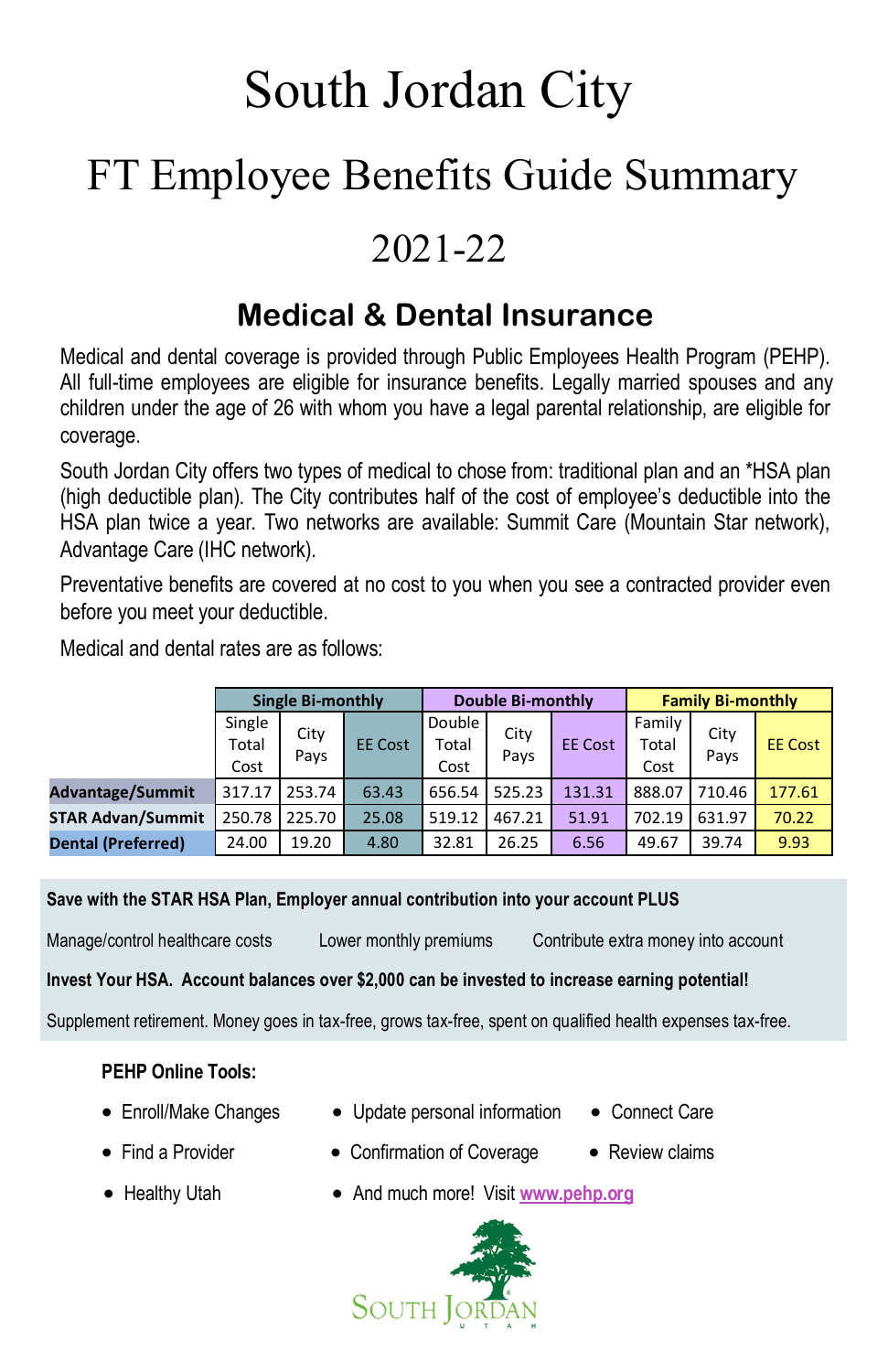#### **Vision Insurance**

The City offers two optional vision plans through OptiCare and EyeMed. The City does not contribute to these plans. Costs below are bi-monthly.

| OptiCare (Hardware only) | EyeMed (Exam & Hardware) |
|--------------------------|--------------------------|
| Family \$7.00            | Family $$8.19$           |
| Double \$ 5.00           | Double \$ 5.93           |
| Single $$3.35$           | Single \$3.65            |

#### **Term Life Insurance**

City funds basic coverage at no charge to employee:

| Up to age 70    | \$100,000          |
|-----------------|--------------------|
| Age 71 to 75    | \$50,000           |
| Age 76 and over | \$25,000           |
| Spouse          | \$10,000 (no cost) |
| Child(ren)      | \$10,000 (no cost) |

Additional coverage can be purchased. Medical certification will be required after \$200,000 of additional coverage. Maximum amount of term life coverage is \$500,000.

AD&D (Accidental Death & Dismemberment) - City funds \$100,000 of AD&D coverage at no cost to employee. Employee may purchase additional coverage from \$25,000 to \$150,000 (maximum coverage of \$250,000)

AD&D optional upgrade to a family plan is available for \$1.28/month

#### **Weekly Accident Indemnity & Accident Medical Expense (Employee Coverage Only)**

City will fund \$350 of weekly accident indemnity at no cost to the employee. Additional coverage may be purchased by employee.

City also funds \$2,500 Accident Medical Expense at no cost to the employee. This benefit helps pay for medical expenses that are in excess of those covered by group insurance plans.

#### **Insurance Cash Out Program**

Employees, who provide *annual* proof of insurance showing coverage under another plan, have the option to waive the City's medical and/or dental coverage. In return, the employee receives a portion of the cost in cash back to them.

The funds returned to the employee per month is \$381.00 for medical coverage; \$30.00 for dental and is paid on the first paycheck of each month. For more information contact Human Resources.

Employees are be able to reinstate insurance only during open enrollment or in the case of a life-changing event as defined by IRS regulations.

*NOTE: If dental insurance is dropped, there is a 3 year waiting period to re-enroll.*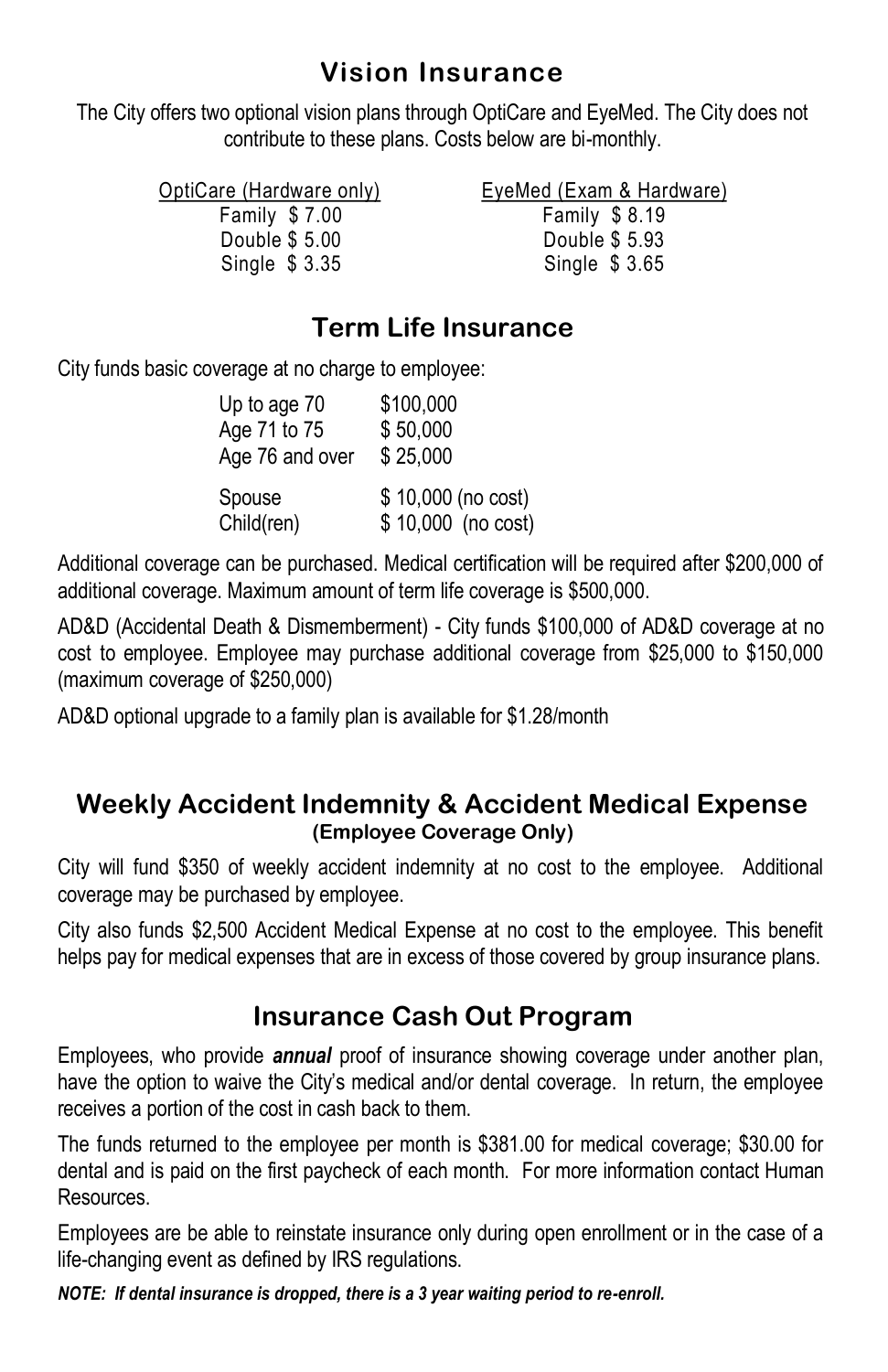### **Utah Retirement Systems Savings & Retirement**

South Jordan City participates in the Utah Retirements Systems (URS) for all full-time employees. Special rules apply for post URS retirees. Employees have access to 401(k), 457, or traditional IRA plans and may participate in multiple plans.

#### **2022 MAXIMUM - 401(k)/457 CONTRIBUTIONS: \$20,500 (\$27,000 age 50+ catch-up provision) IRA CONTRIBUTIONS: \$6,000 (\$7,000 age 50+ catch-up provision)**

#### **401(k)/457/IRA PLANS:**

The City will match employee contributions to a 401K, 457 or an IRA account on a 1 for 1 basis up to 4%. IRA match will go into either a 401k or 457 account.

#### **RETIREMENT:**

- Civilian employees are covered by Public Employees Tier 2 Retirement,10% City contribution.
- Police are covered by Public Safety Tier 2 Retirement, 14% City contribution. Police in the Tier 2 retirement receive an offset contribution of 28.10% to a savings plan.
- Firefighters are covered by Firefighters' Tier 2 Retirement, 14% City contribution. Firefighters in the Tier 2 retirement receive an offset contribution of 16.35% to a savings plan.
- All new employees in the Tier 2 retirement have 1 year to choose between a Hybrid System or Defined Contribution. (Hybrid System is the default until a final decision is made).
- Tier 1 Retirement City contributions are different. Discuss with HR Generalist.

For more details and trainings visit **www.urs.org**

#### **Sick Leave**

Employees begin to accrue sick leave immediately upon hire. Sick leave can be used for employee illness, or illness of an eligible family member, and visits to the doctor. Sick leave accrues indefinitely, but is not a job protection.

#### Sick Leave Accrual

General & Police Employees 3.69 hours/pay period (96 hours annually) Fire Employees 4.62 hours/pay period (120 hours annually)

#### **Holiday Leave**

Employees accrue twelve holidays a year. Holidays include:

New Year's Day Labor Day Dr. Martin Luther King, Jr, Day Veteran's Day Washington & Lincoln Day Thanksgiving Day Juneteenth Day Thanksgiving Holiday Memorial Day **Christmas Day** Independence Day Christmas Holiday Pioneer Day

Employees required to work on a holiday, are allowed to use holiday time on a floating basis.

#### **Personal Time Off**

Regular employees receive one additional day (9 hours ) per fiscal year. Full-time firefighters receive one additional day (12 hours) per fiscal year.